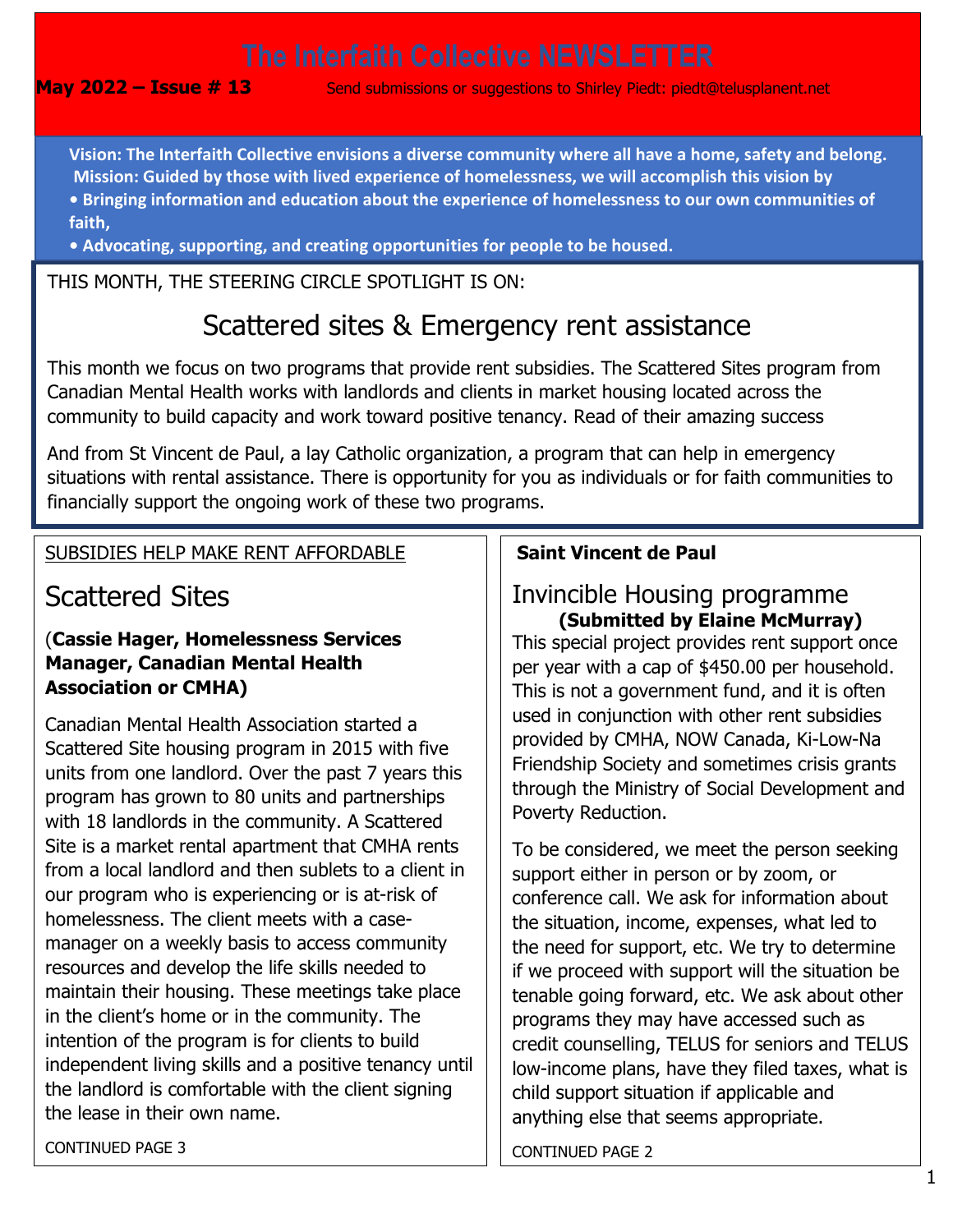**May 2022 – Issue # 13** Send submissions or suggestions to Shirley Piedt: piedt@telusplanent.net

# **SCATTERED HOUSING**, cont. from page 1

This program gives low-income and marginalized individuals access to market rentals while providing assurance to the landlord that rent will be paid, and any damages repaired.

Here is a video highlighting the impact that the Scattered Sites program has on our clients: <https://www.youtube.com/watch?v=08Hg3CbPz5Y>

Scattered Sites are made affordable through the use of monthly rent supplements. The current average cost of a 1-bedroom apartment in Kelowna is between \$1400.00- \$1700.00 /month. Monthly rent supplements of up to \$450.00 /month are used to help make housing costs more affordable for low-income clients. The rental market in Kelowna continues to be unattainable for many people without financial support. Our goal is for our clients to spend no more than 50% of their income on housing and rent supplements are an integral part of this. CMHA also supports clients to learn budgeting and financial literacy skills, and to access community resources to lower their living costs.

When clients first move into their new home, they are often in need of basic housing supplies such as furniture and household goods. Start-up kits are created that provide the basic essentials to each client moving into their unit for the first time. For anyone looking to contribute, gift cards to Walmart, Superstore, or other home goods stores assist our program in purchasing the move-in essentials. For more information on the Scattered Sites program please reach out to Cassie Hager [cassie.hager@cmha.bc.ca](mailto:cassie.hager@cmha.bc.ca)



A research study done by BC Housing in 2018 found that for every dollar invested in CMHA Kelowna's Scattered Sites programme, nearly five dollars in social and economic value is created.

### **INVINCIBLE HOUSING**, cont. from page 1

Once we have completed the interview the lead Vincentian writes a report and shares with our team, asking for suggestions and ultimately a vote

If we do agree to provide rent support, then we contact the landlord and arrange to make the payment

A special project such this has a budget that must be raised. We do have a cap of \$5000 per month and most months this amount is fully utilized.

### Call 250-258-6233 for more information about **Invincible Housing**.

If you would like to donate and support our project we accept e-transfers at [ssvpinvincible@gmail.com](mailto:ssvpinvincible@gmail.com) or cheques can be made out to: SSVP Okanagan Valley Particular Council and mailed to: St. Vincent de Paul, 839 Sutherland Ave, Kelowna, BC V1Y 5X1

The Society of St Vincent de Paul is an international lay Catholic organization that has been delivering food hampers (yes, we deliver to your door) for over 175 years in Canada and over 30 years in the Okanagan area. In Kelowna food hampers are delivered once every three months. If you know a family in need of food hampers, call:

- Rutland: Corpus Christie 250 765 0800
- Lower Mission and East Kelowna: St. Charles Garnier 250 860 2536 • Downtown- Glenmore:
	- St. Pius X 250 762 2577

**. . .**

- Capri- Pandosy areas ICC 250 826 5562
- West Kelowna and Peachland: Our Lady of Lourdes 250 801 5905